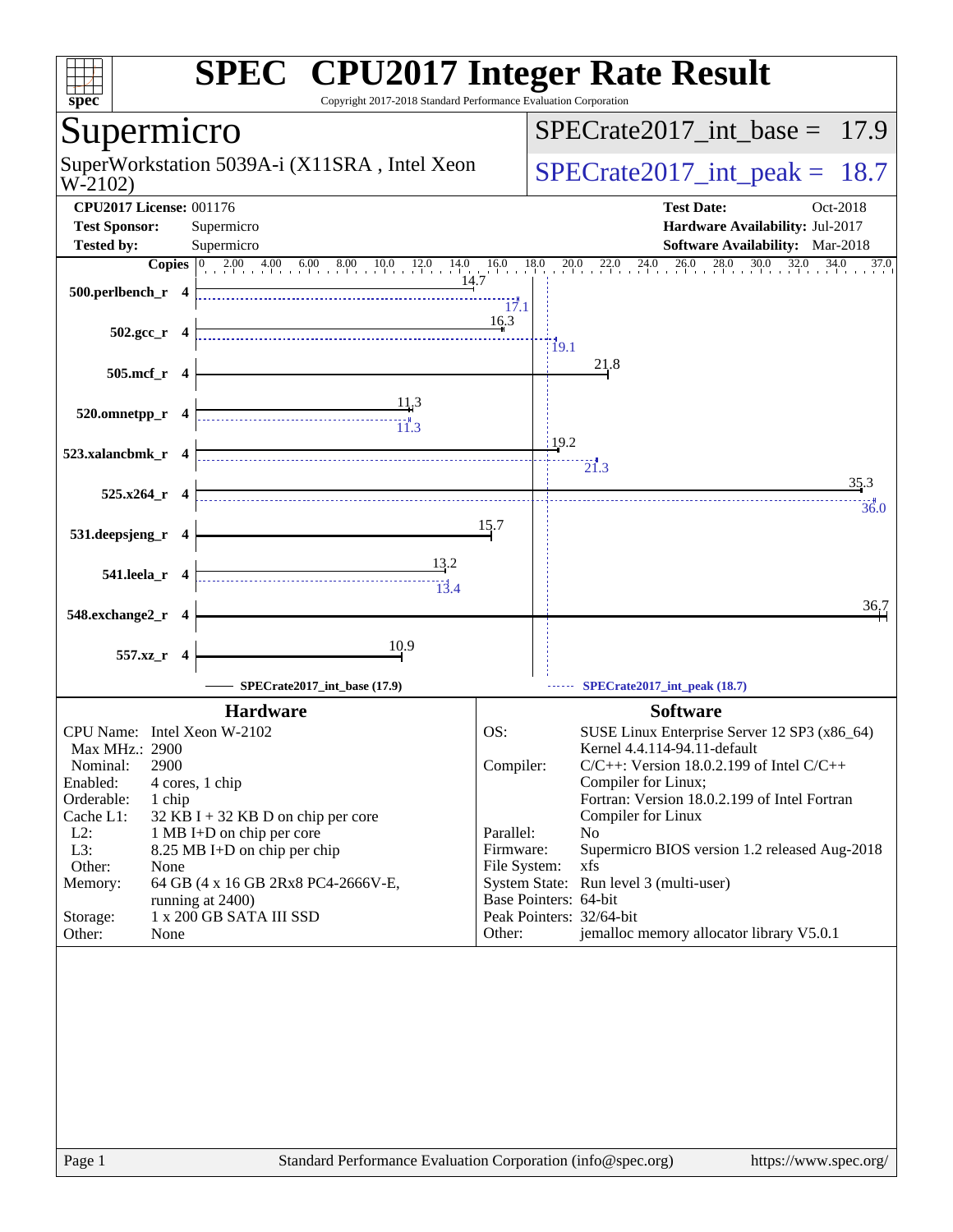

Copyright 2017-2018 Standard Performance Evaluation Corporation

## Supermicro

W-2102) SuperWorkstation 5039A-i (X11SRA, Intel Xeon  $\vert$  SPECrate2017 int peak = 18.7

SPECrate2017 int\_base =  $17.9$ 

#### **[CPU2017 License:](http://www.spec.org/auto/cpu2017/Docs/result-fields.html#CPU2017License)** 001176 **[Test Date:](http://www.spec.org/auto/cpu2017/Docs/result-fields.html#TestDate)** Oct-2018 **[Test Sponsor:](http://www.spec.org/auto/cpu2017/Docs/result-fields.html#TestSponsor)** Supermicro **[Hardware Availability:](http://www.spec.org/auto/cpu2017/Docs/result-fields.html#HardwareAvailability)** Jul-2017 **[Tested by:](http://www.spec.org/auto/cpu2017/Docs/result-fields.html#Testedby)** Supermicro **[Software Availability:](http://www.spec.org/auto/cpu2017/Docs/result-fields.html#SoftwareAvailability)** Mar-2018

### **[Results Table](http://www.spec.org/auto/cpu2017/Docs/result-fields.html#ResultsTable)**

|                           | <b>Base</b>   |                |                      |                |             |                | <b>Peak</b> |                |                |              |                |              |                |              |
|---------------------------|---------------|----------------|----------------------|----------------|-------------|----------------|-------------|----------------|----------------|--------------|----------------|--------------|----------------|--------------|
| <b>Benchmark</b>          | <b>Copies</b> | <b>Seconds</b> | <b>Ratio</b>         | <b>Seconds</b> | Ratio       | <b>Seconds</b> | Ratio       | <b>Copies</b>  | <b>Seconds</b> | <b>Ratio</b> | <b>Seconds</b> | <b>Ratio</b> | <b>Seconds</b> | <b>Ratio</b> |
| 500.perlbench_r           | 4             | 432            | 14.7                 | 432            | 14.7        | 432            | 14.7        | 4              | 372            | 17.1         | 372            | 17.1         | 374            | 17.0         |
| $502.\text{gcc}$ _r       | 4             | 349            | 16.2                 | 348            | 16.3        | 347            | 16.3        | 4              | 296            | 19.1         | 296            | 19.1         | 297            | 19.1         |
| $505$ .mcf r              | 4             | 296            | 21.8                 | 296            | 21.8        | 296            | 21.9        | $\overline{4}$ | 296            | 21.8         | 296            | 21.8         | 296            | 21.9         |
| 520.omnetpp_r             | 4             | 465            | 11.3                 | 463            | 11.3        | 457            | 11.5        | 4              | 461            | 11.4         | 464            | 11.3         | 466            | 11.3         |
| 523.xalancbmk r           | 4             | 220            | 19.2                 | 220            | 19.2        | 219            | 19.3        | $\overline{4}$ | 198            | 21.3         | 199            | 21.3         | 199            | 21.3         |
| 525.x264 r                | 4             | 198            | 35.3                 | 198            | 35.3        | 198            | 35.4        | $\overline{4}$ | 195            | 36.0         | 194            | 36.0         | 195            | 36.0         |
| 531.deepsjeng_r           | 4             | 292            | 15.7                 | 293            | 15.7        | 293            | 15.7        | $\overline{4}$ | 292            | 15.7         | 293            | 15.7         | 293            | 15.7         |
| 541.leela r               | 4             | 502            | 13.2                 | 501            | 13.2        | 500            | 13.3        | $\overline{4}$ | 495            | 13.4         | <u>494</u>     | 13.4         | 494            | 13.4         |
| 548.exchange2_r           | 4             | 289            | 36.3                 | 286            | 36.7        | 286            | 36.7        | $\overline{4}$ | 289            | 36.3         | 286            | 36.7         | 286            | 36.7         |
| 557.xz                    | 4             | 397            | 10.9                 | 396            | <b>10.9</b> | 395            | 10.9        | $\overline{4}$ | 397            | 10.9         | <u>396</u>     | <u>10.9</u>  | 395            | 10.9         |
| $SPECrate2017$ int base = |               |                | 17.9                 |                |             |                |             |                |                |              |                |              |                |              |
| $C1$ $A0$ $A2$ $A3$ $A4$  |               |                | $\sim$ $\sim$ $\sim$ |                |             |                |             |                |                |              |                |              |                |              |

**[SPECrate2017\\_int\\_peak =](http://www.spec.org/auto/cpu2017/Docs/result-fields.html#SPECrate2017intpeak) 18.7**

Results appear in the [order in which they were run](http://www.spec.org/auto/cpu2017/Docs/result-fields.html#RunOrder). Bold underlined text [indicates a median measurement](http://www.spec.org/auto/cpu2017/Docs/result-fields.html#Median).

### **[Submit Notes](http://www.spec.org/auto/cpu2017/Docs/result-fields.html#SubmitNotes)**

 The taskset mechanism was used to bind copies to processors. The config file option 'submit' was used to generate taskset commands to bind each copy to a specific processor. For details, please see the config file.

### **[Operating System Notes](http://www.spec.org/auto/cpu2017/Docs/result-fields.html#OperatingSystemNotes)**

Stack size set to unlimited using "ulimit -s unlimited"

### **[General Notes](http://www.spec.org/auto/cpu2017/Docs/result-fields.html#GeneralNotes)**

Environment variables set by runcpu before the start of the run: LD\_LIBRARY\_PATH = "/home/cpu2017/lib/ia32:/home/cpu2017/lib/intel64:/home/cpu2017/je5.0.1-32:/home/cpu2017/je5.0.1-64"

 Binaries compiled on a system with 1x Intel Core i7-6700K CPU + 32GB RAM memory using Redhat Enterprise Linux 7.5 Transparent Huge Pages enabled by default Prior to runcpu invocation Filesystem page cache synced and cleared with: sync; echo 3> /proc/sys/vm/drop\_caches

 Yes: The test sponsor attests, as of date of publication, that CVE-2017-5754 (Meltdown) is mitigated in the system as tested and documented. Yes: The test sponsor attests, as of date of publication, that CVE-2017-5753 (Spectre variant 1) is mitigated in the system as tested and documented. Yes: The test sponsor attests, as of date of publication, that CVE-2017-5715 (Spectre variant 2) is mitigated in the system as tested and documented.

**(Continued on next page)**

| Page 2 | Standard Performance Evaluation Corporation (info@spec.org) | https://www.spec.org/ |
|--------|-------------------------------------------------------------|-----------------------|
|--------|-------------------------------------------------------------|-----------------------|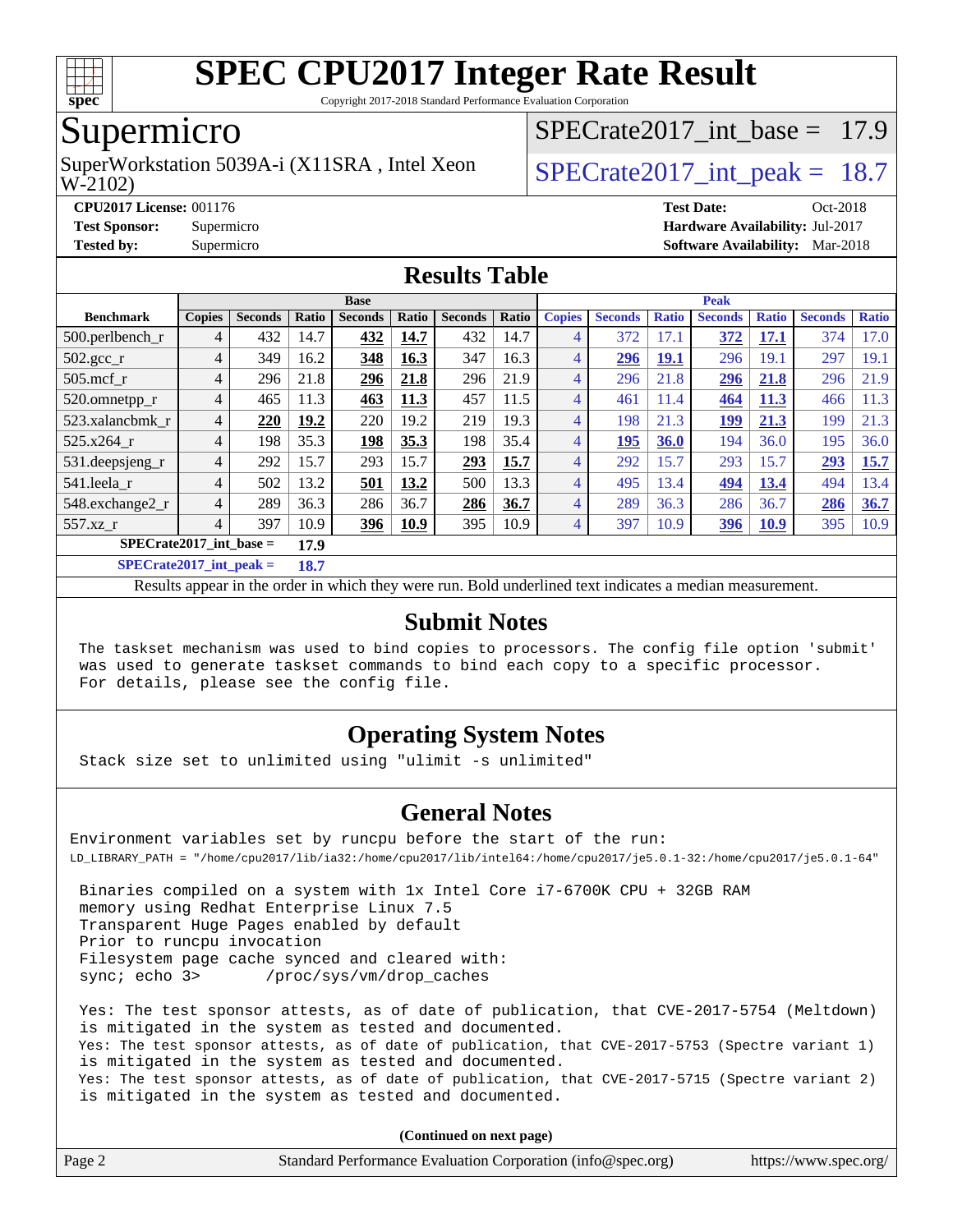

Copyright 2017-2018 Standard Performance Evaluation Corporation

### Supermicro

W-2102) SuperWorkstation 5039A-i (X11SRA, Intel Xeon  $\vert$  SPECrate2017 int peak = 18.7

[SPECrate2017\\_int\\_base =](http://www.spec.org/auto/cpu2017/Docs/result-fields.html#SPECrate2017intbase) 17.9

**[Test Sponsor:](http://www.spec.org/auto/cpu2017/Docs/result-fields.html#TestSponsor)** Supermicro **[Hardware Availability:](http://www.spec.org/auto/cpu2017/Docs/result-fields.html#HardwareAvailability)** Jul-2017

**[CPU2017 License:](http://www.spec.org/auto/cpu2017/Docs/result-fields.html#CPU2017License)** 001176 **[Test Date:](http://www.spec.org/auto/cpu2017/Docs/result-fields.html#TestDate)** Oct-2018 **[Tested by:](http://www.spec.org/auto/cpu2017/Docs/result-fields.html#Testedby)** Supermicro **[Software Availability:](http://www.spec.org/auto/cpu2017/Docs/result-fields.html#SoftwareAvailability)** Mar-2018

### **[General Notes \(Continued\)](http://www.spec.org/auto/cpu2017/Docs/result-fields.html#GeneralNotes)**

Page 3 Standard Performance Evaluation Corporation [\(info@spec.org\)](mailto:info@spec.org) <https://www.spec.org/> jemalloc, a general purpose malloc implementation built with the RedHat Enterprise 7.5, and the system compiler gcc 4.8.5 sources available from jemalloc.net or <https://github.com/jemalloc/jemalloc/releases> **[Platform Notes](http://www.spec.org/auto/cpu2017/Docs/result-fields.html#PlatformNotes)** Sysinfo program /home/cpu2017/bin/sysinfo Rev: r5974 of 2018-05-19 9bcde8f2999c33d61f64985e45859ea9 running on linux-k7zv Mon Oct 1 19:36:13 2018 SUT (System Under Test) info as seen by some common utilities. For more information on this section, see <https://www.spec.org/cpu2017/Docs/config.html#sysinfo> From /proc/cpuinfo model name : Intel(R) Xeon(R) W-2102 CPU @ 2.90GHz 1 "physical id"s (chips) 4 "processors" cores, siblings (Caution: counting these is hw and system dependent. The following excerpts from /proc/cpuinfo might not be reliable. Use with caution.) cpu cores : 4 siblings : 4 physical 0: cores 1 2 4 5 From lscpu: Architecture: x86\_64 CPU op-mode(s): 32-bit, 64-bit Byte Order: Little Endian  $CPU(s):$  4 On-line CPU(s) list: 0-3 Thread(s) per core: 1 Core(s) per socket: 4 Socket(s): 1 NUMA node(s): 1<br>Vendor ID: Ge GenuineIntel CPU family: 6 Model: 85 Model name: Intel(R) Xeon(R) W-2102 CPU @ 2.90GHz Stepping: 4 CPU MHz: 2900.000<br>
CPU max MHz: 2900.0000  $CPU$  max  $MHz$ : CPU min MHz: 1200.0000 BogoMIPS: 5807.88 Virtualization: VT-x L1d cache: 32K L1i cache: 32K **(Continued on next page)**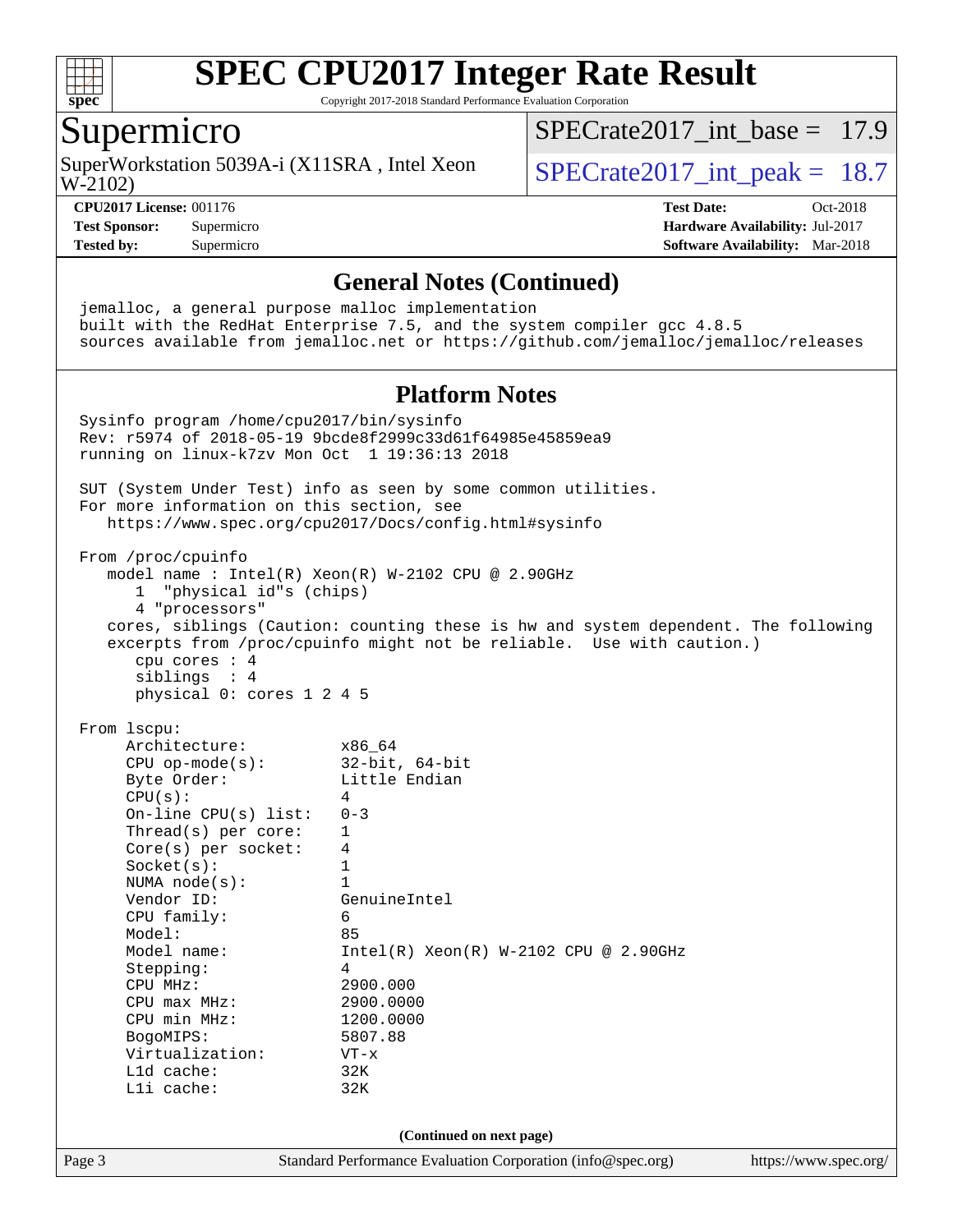

Copyright 2017-2018 Standard Performance Evaluation Corporation

### Supermicro

W-2102) SuperWorkstation 5039A-i (X11SRA, Intel Xeon  $\vert$  SPECrate2017 int peak = 18.7

SPECrate2017 int\_base =  $17.9$ 

#### **[CPU2017 License:](http://www.spec.org/auto/cpu2017/Docs/result-fields.html#CPU2017License)** 001176 **[Test Date:](http://www.spec.org/auto/cpu2017/Docs/result-fields.html#TestDate)** Oct-2018

**[Test Sponsor:](http://www.spec.org/auto/cpu2017/Docs/result-fields.html#TestSponsor)** Supermicro **[Hardware Availability:](http://www.spec.org/auto/cpu2017/Docs/result-fields.html#HardwareAvailability)** Jul-2017 **[Tested by:](http://www.spec.org/auto/cpu2017/Docs/result-fields.html#Testedby)** Supermicro **[Software Availability:](http://www.spec.org/auto/cpu2017/Docs/result-fields.html#SoftwareAvailability)** Mar-2018

#### **[Platform Notes \(Continued\)](http://www.spec.org/auto/cpu2017/Docs/result-fields.html#PlatformNotes)**

 L2 cache: 1024K L3 cache: 8448K NUMA node0 CPU(s): 0-3 Flags: fpu vme de pse tsc msr pae mce cx8 apic sep mtrr pge mca cmov pat pse36 clflush dts acpi mmx fxsr sse sse2 ss ht tm pbe syscall nx pdpe1gb rdtscp lm constant\_tsc art arch\_perfmon pebs bts rep\_good nopl xtopology nonstop\_tsc aperfmperf eagerfpu pni pclmulqdq dtes64 monitor ds\_cpl vmx smx est tm2 ssse3 sdbg fma cx16 xtpr pdcm pcid dca sse4\_1 sse4\_2 x2apic movbe popcnt tsc\_deadline\_timer aes xsave avx f16c rdrand lahf\_lm abm 3dnowprefetch arat epb invpcid\_single pln pts dtherm intel\_pt rsb\_ctxsw spec\_ctrl retpoline kaiser tpr\_shadow vnmi flexpriority ept vpid fsgsbase tsc\_adjust bmi1 hle avx2 smep bmi2 erms invpcid rtm cqm mpx avx512f avx512dq rdseed adx smap clflushopt clwb avx512cd avx512bw avx512vl xsaveopt xsavec xgetbv1 cqm\_llc cqm\_occup\_llc /proc/cpuinfo cache data cache size : 8448 KB From numactl --hardware WARNING: a numactl 'node' might or might not correspond to a physical chip. available: 1 nodes (0) node 0 cpus: 0 1 2 3 node 0 size: 64120 MB node 0 free: 63594 MB node distances: node 0 0: 10 From /proc/meminfo MemTotal: 65659752 kB HugePages\_Total: 0 Hugepagesize: 2048 kB From /etc/\*release\* /etc/\*version\* SuSE-release: SUSE Linux Enterprise Server 12 (x86\_64) VERSION = 12 PATCHLEVEL = 3 # This file is deprecated and will be removed in a future service pack or release. # Please check /etc/os-release for details about this release. os-release: NAME="SLES" VERSION="12-SP3" VERSION\_ID="12.3" PRETTY\_NAME="SUSE Linux Enterprise Server 12 SP3" ID="sles" ANSI\_COLOR="0;32" CPE\_NAME="cpe:/o:suse:sles:12:sp3" **(Continued on next page)**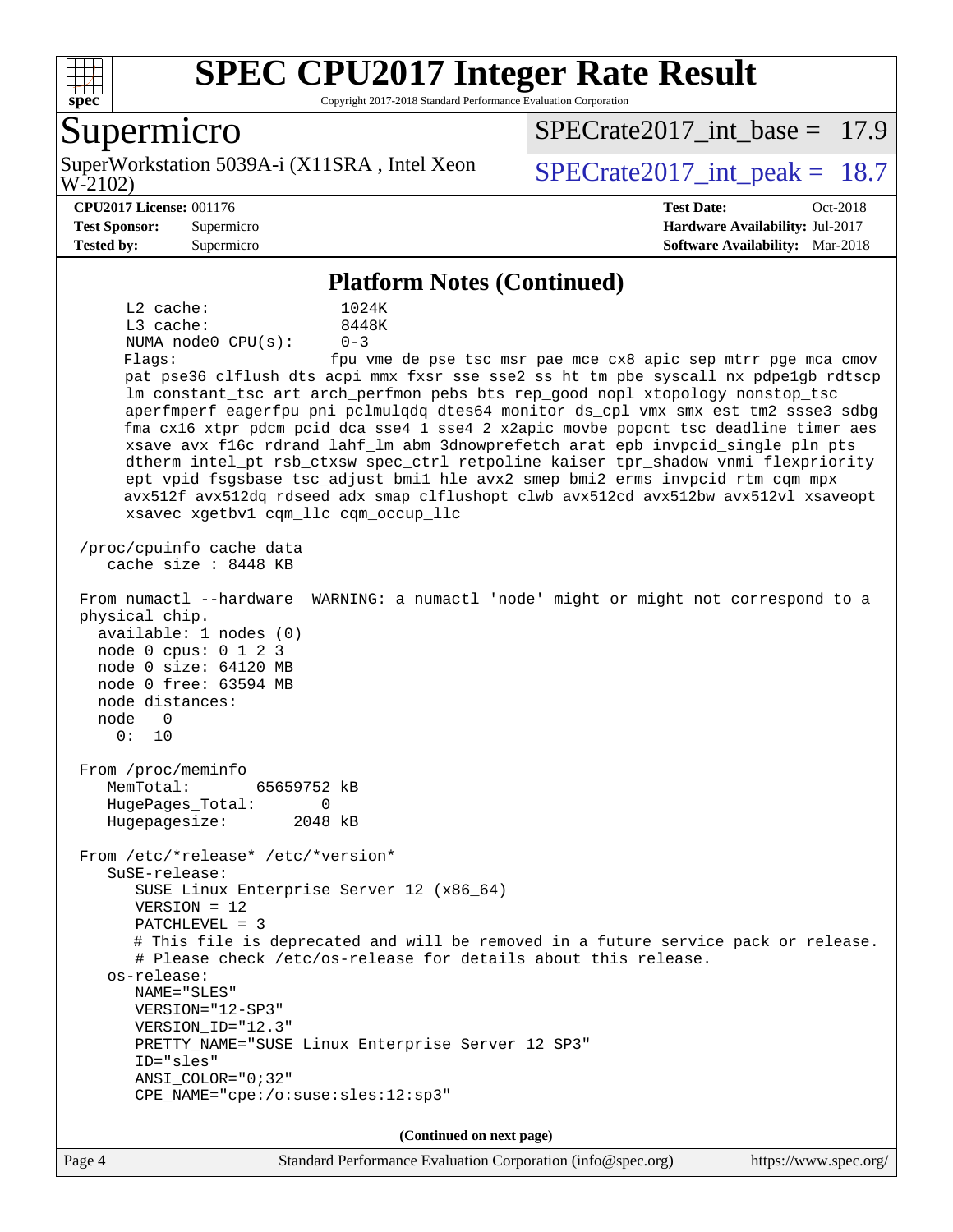

Copyright 2017-2018 Standard Performance Evaluation Corporation

## Supermicro

W-2102) SuperWorkstation 5039A-i (X11SRA, Intel Xeon  $\vert$  SPECrate2017 int peak = 18.7

SPECrate2017 int\_base =  $17.9$ 

**[Tested by:](http://www.spec.org/auto/cpu2017/Docs/result-fields.html#Testedby)** Supermicro **[Software Availability:](http://www.spec.org/auto/cpu2017/Docs/result-fields.html#SoftwareAvailability)** Mar-2018

**[CPU2017 License:](http://www.spec.org/auto/cpu2017/Docs/result-fields.html#CPU2017License)** 001176 **[Test Date:](http://www.spec.org/auto/cpu2017/Docs/result-fields.html#TestDate)** Oct-2018 **[Test Sponsor:](http://www.spec.org/auto/cpu2017/Docs/result-fields.html#TestSponsor)** Supermicro **[Hardware Availability:](http://www.spec.org/auto/cpu2017/Docs/result-fields.html#HardwareAvailability)** Jul-2017

### **[Platform Notes \(Continued\)](http://www.spec.org/auto/cpu2017/Docs/result-fields.html#PlatformNotes)**

uname -a:

 Linux linux-k7zv 4.4.114-94.11-default #1 SMP Thu Feb 1 19:28:26 UTC 2018 (4309ff9) x86\_64 x86\_64 x86\_64 GNU/Linux

Kernel self-reported vulnerability status:

 CVE-2017-5754 (Meltdown): Mitigation: PTI CVE-2017-5753 (Spectre variant 1): Mitigation: Barriers CVE-2017-5715 (Spectre variant 2): Mitigation: IBRS+IBPB

run-level 3 Oct 1 17:08

 SPEC is set to: /home/cpu2017 Filesystem Type Size Used Avail Use% Mounted on /dev/sda4 xfs 145G 17G 128G 12% /home

 Additional information from dmidecode follows. WARNING: Use caution when you interpret this section. The 'dmidecode' program reads system data which is "intended to allow hardware to be accurately determined", but the intent may not be met, as there are frequent changes to hardware, firmware, and the "DMTF SMBIOS" standard. BIOS American Megatrends Inc. 1.2 08/23/2018 Memory: 4x Micron 18ADF2G72AZ-2G6H1R 16 GB 2 rank 2666, configured at 2400 4x NO DIMM NO DIMM

(End of data from sysinfo program)

### **[Compiler Version Notes](http://www.spec.org/auto/cpu2017/Docs/result-fields.html#CompilerVersionNotes)**

============================================================================== CC 500.perlbench\_r(base)  $502.\text{gcc}_r(\text{base})$  505.mcf\_r(base) 525.x264\_r(base) 557.xz\_r(base) ----------------------------------------------------------------------------- icc (ICC) 18.0.2 20180210 Copyright (C) 1985-2018 Intel Corporation. All rights reserved. ------------------------------------------------------------------------------ ============================================================================== CC 500.perlbench r(peak) 502.gcc r(peak) 505.mcf r(peak) 525.x264 r(peak) 557.xz\_r(peak) ----------------------------------------------------------------------------- icc (ICC) 18.0.2 20180210 Copyright (C) 1985-2018 Intel Corporation. All rights reserved. ------------------------------------------------------------------------------

**(Continued on next page)**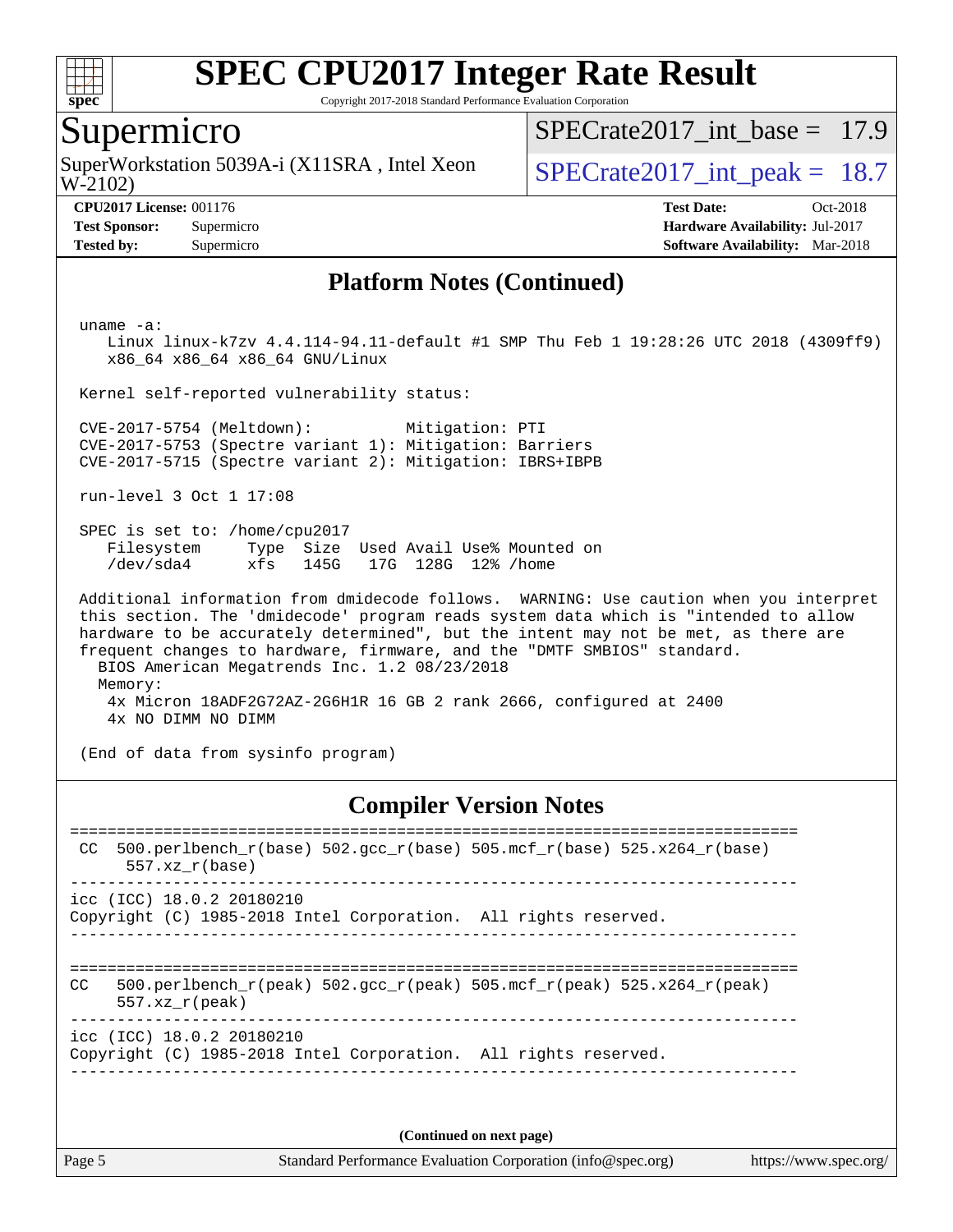

Copyright 2017-2018 Standard Performance Evaluation Corporation

## Supermicro

W-2102) SuperWorkstation 5039A-i (X11SRA, Intel Xeon  $SPECrate2017\_int\_peak = 18.7$ 

[SPECrate2017\\_int\\_base =](http://www.spec.org/auto/cpu2017/Docs/result-fields.html#SPECrate2017intbase) 17.9

**[CPU2017 License:](http://www.spec.org/auto/cpu2017/Docs/result-fields.html#CPU2017License)** 001176 **[Test Date:](http://www.spec.org/auto/cpu2017/Docs/result-fields.html#TestDate)** Oct-2018 **[Test Sponsor:](http://www.spec.org/auto/cpu2017/Docs/result-fields.html#TestSponsor)** Supermicro **[Hardware Availability:](http://www.spec.org/auto/cpu2017/Docs/result-fields.html#HardwareAvailability)** Jul-2017 **[Tested by:](http://www.spec.org/auto/cpu2017/Docs/result-fields.html#Testedby)** Supermicro **[Software Availability:](http://www.spec.org/auto/cpu2017/Docs/result-fields.html#SoftwareAvailability)** Mar-2018

### **[Compiler Version Notes \(Continued\)](http://www.spec.org/auto/cpu2017/Docs/result-fields.html#CompilerVersionNotes)**

| CXXC 520.omnetpp $r(base)$ 523.xalancbmk $r(base)$ 531.deepsjeng $r(base)$<br>$541.$ leela $r(base)$                       |
|----------------------------------------------------------------------------------------------------------------------------|
| icpc (ICC) 18.0.2 20180210<br>Copyright (C) 1985-2018 Intel Corporation. All rights reserved.                              |
| CXXC 520.omnetpp $r(\text{peak})$ 523.xalancbmk $r(\text{peak})$ 531.deepsjeng $r(\text{peak})$<br>$541.$ leela $r$ (peak) |
| icpc (ICC) 18.0.2 20180210<br>Copyright (C) 1985-2018 Intel Corporation. All rights reserved.                              |
| 548.exchange2 r(base)<br>FC                                                                                                |
| ifort (IFORT) 18.0.2 20180210<br>Copyright (C) 1985-2018 Intel Corporation. All rights reserved.                           |
| 548. $exchange2 r (peak)$<br>FC.                                                                                           |
| ifort (IFORT) 18.0.2 20180210<br>Copyright (C) 1985-2018 Intel Corporation. All rights reserved.                           |

# **[Base Compiler Invocation](http://www.spec.org/auto/cpu2017/Docs/result-fields.html#BaseCompilerInvocation)**

[C benchmarks](http://www.spec.org/auto/cpu2017/Docs/result-fields.html#Cbenchmarks): [icc -m64 -std=c11](http://www.spec.org/cpu2017/results/res2018q4/cpu2017-20181015-09229.flags.html#user_CCbase_intel_icc_64bit_c11_33ee0cdaae7deeeab2a9725423ba97205ce30f63b9926c2519791662299b76a0318f32ddfffdc46587804de3178b4f9328c46fa7c2b0cd779d7a61945c91cd35)

[C++ benchmarks:](http://www.spec.org/auto/cpu2017/Docs/result-fields.html#CXXbenchmarks) [icpc -m64](http://www.spec.org/cpu2017/results/res2018q4/cpu2017-20181015-09229.flags.html#user_CXXbase_intel_icpc_64bit_4ecb2543ae3f1412ef961e0650ca070fec7b7afdcd6ed48761b84423119d1bf6bdf5cad15b44d48e7256388bc77273b966e5eb805aefd121eb22e9299b2ec9d9)

[Fortran benchmarks](http://www.spec.org/auto/cpu2017/Docs/result-fields.html#Fortranbenchmarks): [ifort -m64](http://www.spec.org/cpu2017/results/res2018q4/cpu2017-20181015-09229.flags.html#user_FCbase_intel_ifort_64bit_24f2bb282fbaeffd6157abe4f878425411749daecae9a33200eee2bee2fe76f3b89351d69a8130dd5949958ce389cf37ff59a95e7a40d588e8d3a57e0c3fd751)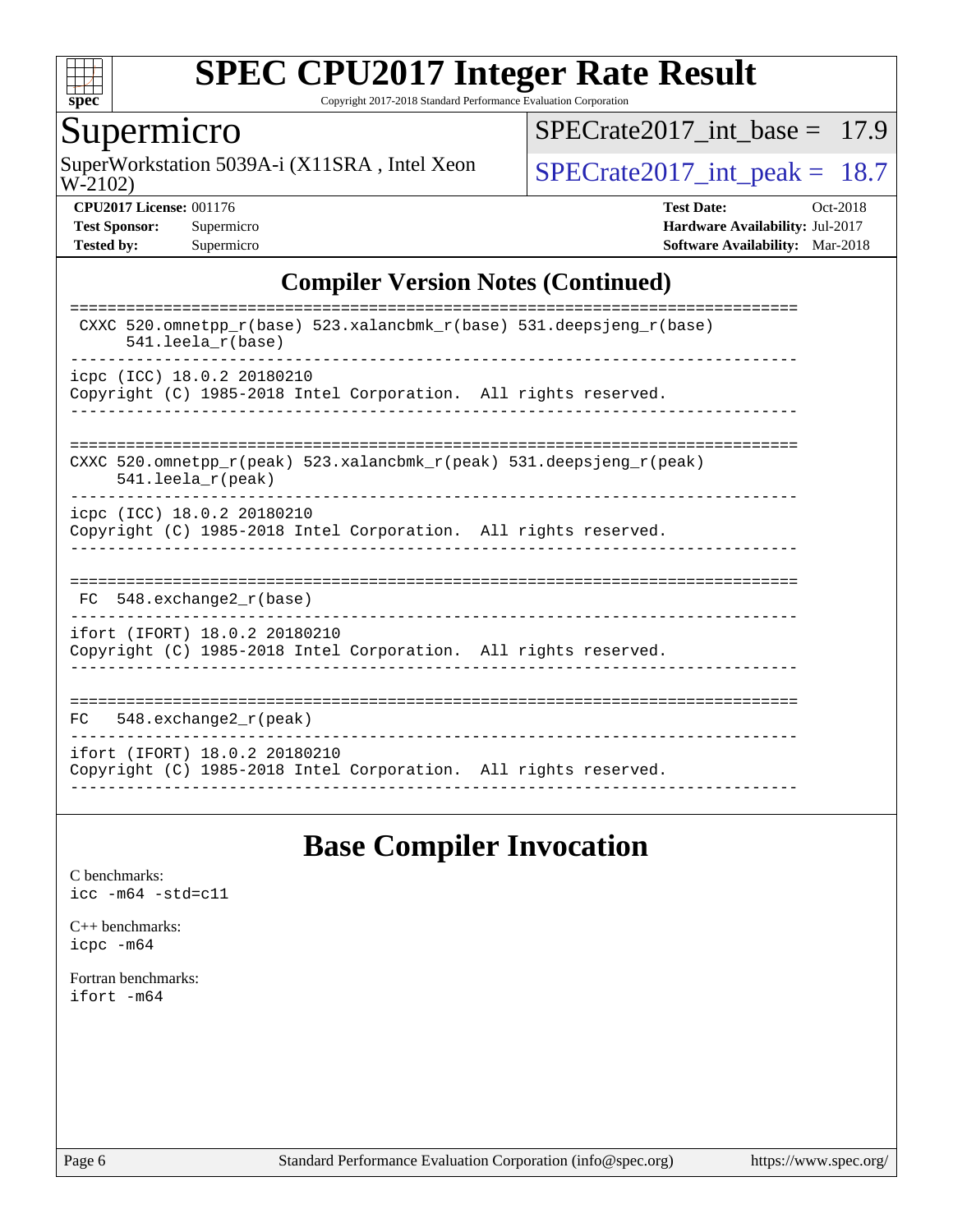

Copyright 2017-2018 Standard Performance Evaluation Corporation

### Supermicro

W-2102) SuperWorkstation 5039A-i (X11SRA, Intel Xeon  $\vert$  SPECrate2017 int peak = 18.7

SPECrate2017 int\_base =  $17.9$ 

**[CPU2017 License:](http://www.spec.org/auto/cpu2017/Docs/result-fields.html#CPU2017License)** 001176 **[Test Date:](http://www.spec.org/auto/cpu2017/Docs/result-fields.html#TestDate)** Oct-2018 **[Test Sponsor:](http://www.spec.org/auto/cpu2017/Docs/result-fields.html#TestSponsor)** Supermicro **[Hardware Availability:](http://www.spec.org/auto/cpu2017/Docs/result-fields.html#HardwareAvailability)** Jul-2017 **[Tested by:](http://www.spec.org/auto/cpu2017/Docs/result-fields.html#Testedby)** Supermicro **[Software Availability:](http://www.spec.org/auto/cpu2017/Docs/result-fields.html#SoftwareAvailability)** Mar-2018

# **[Base Portability Flags](http://www.spec.org/auto/cpu2017/Docs/result-fields.html#BasePortabilityFlags)**

 500.perlbench\_r: [-DSPEC\\_LP64](http://www.spec.org/cpu2017/results/res2018q4/cpu2017-20181015-09229.flags.html#b500.perlbench_r_basePORTABILITY_DSPEC_LP64) [-DSPEC\\_LINUX\\_X64](http://www.spec.org/cpu2017/results/res2018q4/cpu2017-20181015-09229.flags.html#b500.perlbench_r_baseCPORTABILITY_DSPEC_LINUX_X64) 502.gcc\_r: [-DSPEC\\_LP64](http://www.spec.org/cpu2017/results/res2018q4/cpu2017-20181015-09229.flags.html#suite_basePORTABILITY502_gcc_r_DSPEC_LP64) 505.mcf\_r: [-DSPEC\\_LP64](http://www.spec.org/cpu2017/results/res2018q4/cpu2017-20181015-09229.flags.html#suite_basePORTABILITY505_mcf_r_DSPEC_LP64) 520.omnetpp\_r: [-DSPEC\\_LP64](http://www.spec.org/cpu2017/results/res2018q4/cpu2017-20181015-09229.flags.html#suite_basePORTABILITY520_omnetpp_r_DSPEC_LP64) 523.xalancbmk\_r: [-DSPEC\\_LP64](http://www.spec.org/cpu2017/results/res2018q4/cpu2017-20181015-09229.flags.html#suite_basePORTABILITY523_xalancbmk_r_DSPEC_LP64) [-DSPEC\\_LINUX](http://www.spec.org/cpu2017/results/res2018q4/cpu2017-20181015-09229.flags.html#b523.xalancbmk_r_baseCXXPORTABILITY_DSPEC_LINUX) 525.x264\_r: [-DSPEC\\_LP64](http://www.spec.org/cpu2017/results/res2018q4/cpu2017-20181015-09229.flags.html#suite_basePORTABILITY525_x264_r_DSPEC_LP64) 531.deepsjeng\_r: [-DSPEC\\_LP64](http://www.spec.org/cpu2017/results/res2018q4/cpu2017-20181015-09229.flags.html#suite_basePORTABILITY531_deepsjeng_r_DSPEC_LP64) 541.leela\_r: [-DSPEC\\_LP64](http://www.spec.org/cpu2017/results/res2018q4/cpu2017-20181015-09229.flags.html#suite_basePORTABILITY541_leela_r_DSPEC_LP64) 548.exchange2\_r: [-DSPEC\\_LP64](http://www.spec.org/cpu2017/results/res2018q4/cpu2017-20181015-09229.flags.html#suite_basePORTABILITY548_exchange2_r_DSPEC_LP64) 557.xz\_r: [-DSPEC\\_LP64](http://www.spec.org/cpu2017/results/res2018q4/cpu2017-20181015-09229.flags.html#suite_basePORTABILITY557_xz_r_DSPEC_LP64)

# **[Base Optimization Flags](http://www.spec.org/auto/cpu2017/Docs/result-fields.html#BaseOptimizationFlags)**

#### [C benchmarks](http://www.spec.org/auto/cpu2017/Docs/result-fields.html#Cbenchmarks):

[-Wl,-z,muldefs](http://www.spec.org/cpu2017/results/res2018q4/cpu2017-20181015-09229.flags.html#user_CCbase_link_force_multiple1_b4cbdb97b34bdee9ceefcfe54f4c8ea74255f0b02a4b23e853cdb0e18eb4525ac79b5a88067c842dd0ee6996c24547a27a4b99331201badda8798ef8a743f577) [-xCORE-AVX512](http://www.spec.org/cpu2017/results/res2018q4/cpu2017-20181015-09229.flags.html#user_CCbase_f-xCORE-AVX512) [-ipo](http://www.spec.org/cpu2017/results/res2018q4/cpu2017-20181015-09229.flags.html#user_CCbase_f-ipo) [-O3](http://www.spec.org/cpu2017/results/res2018q4/cpu2017-20181015-09229.flags.html#user_CCbase_f-O3) [-no-prec-div](http://www.spec.org/cpu2017/results/res2018q4/cpu2017-20181015-09229.flags.html#user_CCbase_f-no-prec-div) [-qopt-mem-layout-trans=3](http://www.spec.org/cpu2017/results/res2018q4/cpu2017-20181015-09229.flags.html#user_CCbase_f-qopt-mem-layout-trans_de80db37974c74b1f0e20d883f0b675c88c3b01e9d123adea9b28688d64333345fb62bc4a798493513fdb68f60282f9a726aa07f478b2f7113531aecce732043) [-L/usr/local/je5.0.1-64/lib](http://www.spec.org/cpu2017/results/res2018q4/cpu2017-20181015-09229.flags.html#user_CCbase_jemalloc_link_path64_4b10a636b7bce113509b17f3bd0d6226c5fb2346b9178c2d0232c14f04ab830f976640479e5c33dc2bcbbdad86ecfb6634cbbd4418746f06f368b512fced5394) [-ljemalloc](http://www.spec.org/cpu2017/results/res2018q4/cpu2017-20181015-09229.flags.html#user_CCbase_jemalloc_link_lib_d1249b907c500fa1c0672f44f562e3d0f79738ae9e3c4a9c376d49f265a04b9c99b167ecedbf6711b3085be911c67ff61f150a17b3472be731631ba4d0471706)

[C++ benchmarks:](http://www.spec.org/auto/cpu2017/Docs/result-fields.html#CXXbenchmarks)

[-Wl,-z,muldefs](http://www.spec.org/cpu2017/results/res2018q4/cpu2017-20181015-09229.flags.html#user_CXXbase_link_force_multiple1_b4cbdb97b34bdee9ceefcfe54f4c8ea74255f0b02a4b23e853cdb0e18eb4525ac79b5a88067c842dd0ee6996c24547a27a4b99331201badda8798ef8a743f577) [-xCORE-AVX512](http://www.spec.org/cpu2017/results/res2018q4/cpu2017-20181015-09229.flags.html#user_CXXbase_f-xCORE-AVX512) [-ipo](http://www.spec.org/cpu2017/results/res2018q4/cpu2017-20181015-09229.flags.html#user_CXXbase_f-ipo) [-O3](http://www.spec.org/cpu2017/results/res2018q4/cpu2017-20181015-09229.flags.html#user_CXXbase_f-O3) [-no-prec-div](http://www.spec.org/cpu2017/results/res2018q4/cpu2017-20181015-09229.flags.html#user_CXXbase_f-no-prec-div) [-qopt-mem-layout-trans=3](http://www.spec.org/cpu2017/results/res2018q4/cpu2017-20181015-09229.flags.html#user_CXXbase_f-qopt-mem-layout-trans_de80db37974c74b1f0e20d883f0b675c88c3b01e9d123adea9b28688d64333345fb62bc4a798493513fdb68f60282f9a726aa07f478b2f7113531aecce732043) [-L/usr/local/je5.0.1-64/lib](http://www.spec.org/cpu2017/results/res2018q4/cpu2017-20181015-09229.flags.html#user_CXXbase_jemalloc_link_path64_4b10a636b7bce113509b17f3bd0d6226c5fb2346b9178c2d0232c14f04ab830f976640479e5c33dc2bcbbdad86ecfb6634cbbd4418746f06f368b512fced5394) [-ljemalloc](http://www.spec.org/cpu2017/results/res2018q4/cpu2017-20181015-09229.flags.html#user_CXXbase_jemalloc_link_lib_d1249b907c500fa1c0672f44f562e3d0f79738ae9e3c4a9c376d49f265a04b9c99b167ecedbf6711b3085be911c67ff61f150a17b3472be731631ba4d0471706)

#### [Fortran benchmarks](http://www.spec.org/auto/cpu2017/Docs/result-fields.html#Fortranbenchmarks):

[-Wl,-z,muldefs](http://www.spec.org/cpu2017/results/res2018q4/cpu2017-20181015-09229.flags.html#user_FCbase_link_force_multiple1_b4cbdb97b34bdee9ceefcfe54f4c8ea74255f0b02a4b23e853cdb0e18eb4525ac79b5a88067c842dd0ee6996c24547a27a4b99331201badda8798ef8a743f577) [-xCORE-AVX512](http://www.spec.org/cpu2017/results/res2018q4/cpu2017-20181015-09229.flags.html#user_FCbase_f-xCORE-AVX512) [-ipo](http://www.spec.org/cpu2017/results/res2018q4/cpu2017-20181015-09229.flags.html#user_FCbase_f-ipo) [-O3](http://www.spec.org/cpu2017/results/res2018q4/cpu2017-20181015-09229.flags.html#user_FCbase_f-O3) [-no-prec-div](http://www.spec.org/cpu2017/results/res2018q4/cpu2017-20181015-09229.flags.html#user_FCbase_f-no-prec-div) [-qopt-mem-layout-trans=3](http://www.spec.org/cpu2017/results/res2018q4/cpu2017-20181015-09229.flags.html#user_FCbase_f-qopt-mem-layout-trans_de80db37974c74b1f0e20d883f0b675c88c3b01e9d123adea9b28688d64333345fb62bc4a798493513fdb68f60282f9a726aa07f478b2f7113531aecce732043) [-nostandard-realloc-lhs](http://www.spec.org/cpu2017/results/res2018q4/cpu2017-20181015-09229.flags.html#user_FCbase_f_2003_std_realloc_82b4557e90729c0f113870c07e44d33d6f5a304b4f63d4c15d2d0f1fab99f5daaed73bdb9275d9ae411527f28b936061aa8b9c8f2d63842963b95c9dd6426b8a) [-L/usr/local/je5.0.1-64/lib](http://www.spec.org/cpu2017/results/res2018q4/cpu2017-20181015-09229.flags.html#user_FCbase_jemalloc_link_path64_4b10a636b7bce113509b17f3bd0d6226c5fb2346b9178c2d0232c14f04ab830f976640479e5c33dc2bcbbdad86ecfb6634cbbd4418746f06f368b512fced5394) [-ljemalloc](http://www.spec.org/cpu2017/results/res2018q4/cpu2017-20181015-09229.flags.html#user_FCbase_jemalloc_link_lib_d1249b907c500fa1c0672f44f562e3d0f79738ae9e3c4a9c376d49f265a04b9c99b167ecedbf6711b3085be911c67ff61f150a17b3472be731631ba4d0471706)

# **[Peak Compiler Invocation](http://www.spec.org/auto/cpu2017/Docs/result-fields.html#PeakCompilerInvocation)**

[C benchmarks \(except as noted below\)](http://www.spec.org/auto/cpu2017/Docs/result-fields.html#Cbenchmarksexceptasnotedbelow): [icc -m64 -std=c11](http://www.spec.org/cpu2017/results/res2018q4/cpu2017-20181015-09229.flags.html#user_CCpeak_intel_icc_64bit_c11_33ee0cdaae7deeeab2a9725423ba97205ce30f63b9926c2519791662299b76a0318f32ddfffdc46587804de3178b4f9328c46fa7c2b0cd779d7a61945c91cd35)

502.gcc\_r: [icc -m32 -std=c11 -L/home/prasadj/specdev/IC18u2\\_Internal/lin\\_18\\_0\\_20180210/compiler/lib/ia32\\_lin](http://www.spec.org/cpu2017/results/res2018q4/cpu2017-20181015-09229.flags.html#user_peakCCLD502_gcc_r_intel_icc_a481ac844e7127046fad14d498c730a1848fa901fbbb2c3dfdd5e9fbbac777c8009953946d55d8b6afe8ed0da70dd2b4f8dedbdf7ab1ee211ba70d24a5d89f85)

[C++ benchmarks \(except as noted below\):](http://www.spec.org/auto/cpu2017/Docs/result-fields.html#CXXbenchmarksexceptasnotedbelow) [icpc -m64](http://www.spec.org/cpu2017/results/res2018q4/cpu2017-20181015-09229.flags.html#user_CXXpeak_intel_icpc_64bit_4ecb2543ae3f1412ef961e0650ca070fec7b7afdcd6ed48761b84423119d1bf6bdf5cad15b44d48e7256388bc77273b966e5eb805aefd121eb22e9299b2ec9d9)

523.xalancbmk\_r: [icpc -m32 -L/home/prasadj/specdev/IC18u2\\_Internal/lin\\_18\\_0\\_20180210/compiler/lib/ia32\\_lin](http://www.spec.org/cpu2017/results/res2018q4/cpu2017-20181015-09229.flags.html#user_peakCXXLD523_xalancbmk_r_intel_icpc_c6d030cd79af6ea7d6fb64c57e8fe7ae8fe0b96fc5a3b3f4a10e3273b3d7fa9decd8263f6330cef23f751cb093a69fae84a2bf4c243500a8eed069248128076f)

[Fortran benchmarks](http://www.spec.org/auto/cpu2017/Docs/result-fields.html#Fortranbenchmarks): [ifort -m64](http://www.spec.org/cpu2017/results/res2018q4/cpu2017-20181015-09229.flags.html#user_FCpeak_intel_ifort_64bit_24f2bb282fbaeffd6157abe4f878425411749daecae9a33200eee2bee2fe76f3b89351d69a8130dd5949958ce389cf37ff59a95e7a40d588e8d3a57e0c3fd751)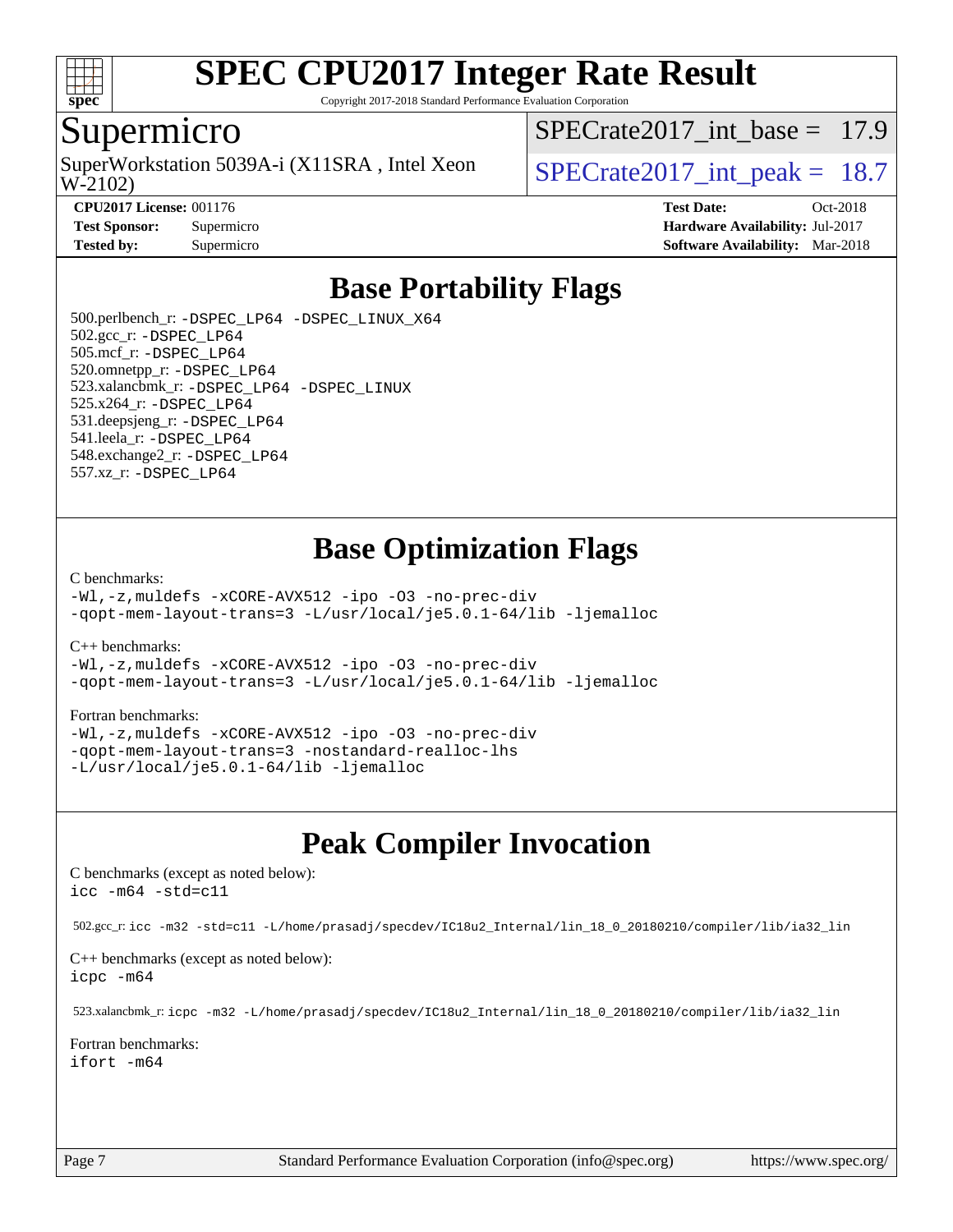

Copyright 2017-2018 Standard Performance Evaluation Corporation

### Supermicro

W-2102) SuperWorkstation 5039A-i (X11SRA, Intel Xeon  $\vert$  SPECrate2017 int peak = 18.7

SPECrate2017 int\_base =  $17.9$ 

**[CPU2017 License:](http://www.spec.org/auto/cpu2017/Docs/result-fields.html#CPU2017License)** 001176 **[Test Date:](http://www.spec.org/auto/cpu2017/Docs/result-fields.html#TestDate)** Oct-2018 **[Test Sponsor:](http://www.spec.org/auto/cpu2017/Docs/result-fields.html#TestSponsor)** Supermicro **[Hardware Availability:](http://www.spec.org/auto/cpu2017/Docs/result-fields.html#HardwareAvailability)** Jul-2017 **[Tested by:](http://www.spec.org/auto/cpu2017/Docs/result-fields.html#Testedby)** Supermicro **Supermicro [Software Availability:](http://www.spec.org/auto/cpu2017/Docs/result-fields.html#SoftwareAvailability)** Mar-2018

# **[Peak Portability Flags](http://www.spec.org/auto/cpu2017/Docs/result-fields.html#PeakPortabilityFlags)**

 500.perlbench\_r: [-DSPEC\\_LP64](http://www.spec.org/cpu2017/results/res2018q4/cpu2017-20181015-09229.flags.html#b500.perlbench_r_peakPORTABILITY_DSPEC_LP64) [-DSPEC\\_LINUX\\_X64](http://www.spec.org/cpu2017/results/res2018q4/cpu2017-20181015-09229.flags.html#b500.perlbench_r_peakCPORTABILITY_DSPEC_LINUX_X64) 502.gcc\_r: [-D\\_FILE\\_OFFSET\\_BITS=64](http://www.spec.org/cpu2017/results/res2018q4/cpu2017-20181015-09229.flags.html#user_peakPORTABILITY502_gcc_r_file_offset_bits_64_5ae949a99b284ddf4e95728d47cb0843d81b2eb0e18bdfe74bbf0f61d0b064f4bda2f10ea5eb90e1dcab0e84dbc592acfc5018bc955c18609f94ddb8d550002c) 505.mcf\_r: [-DSPEC\\_LP64](http://www.spec.org/cpu2017/results/res2018q4/cpu2017-20181015-09229.flags.html#suite_peakPORTABILITY505_mcf_r_DSPEC_LP64) 520.omnetpp\_r: [-DSPEC\\_LP64](http://www.spec.org/cpu2017/results/res2018q4/cpu2017-20181015-09229.flags.html#suite_peakPORTABILITY520_omnetpp_r_DSPEC_LP64) 523.xalancbmk\_r: [-D\\_FILE\\_OFFSET\\_BITS=64](http://www.spec.org/cpu2017/results/res2018q4/cpu2017-20181015-09229.flags.html#user_peakPORTABILITY523_xalancbmk_r_file_offset_bits_64_5ae949a99b284ddf4e95728d47cb0843d81b2eb0e18bdfe74bbf0f61d0b064f4bda2f10ea5eb90e1dcab0e84dbc592acfc5018bc955c18609f94ddb8d550002c) [-DSPEC\\_LINUX](http://www.spec.org/cpu2017/results/res2018q4/cpu2017-20181015-09229.flags.html#b523.xalancbmk_r_peakCXXPORTABILITY_DSPEC_LINUX) 525.x264\_r: [-DSPEC\\_LP64](http://www.spec.org/cpu2017/results/res2018q4/cpu2017-20181015-09229.flags.html#suite_peakPORTABILITY525_x264_r_DSPEC_LP64) 531.deepsjeng\_r: [-DSPEC\\_LP64](http://www.spec.org/cpu2017/results/res2018q4/cpu2017-20181015-09229.flags.html#suite_peakPORTABILITY531_deepsjeng_r_DSPEC_LP64) 541.leela\_r: [-DSPEC\\_LP64](http://www.spec.org/cpu2017/results/res2018q4/cpu2017-20181015-09229.flags.html#suite_peakPORTABILITY541_leela_r_DSPEC_LP64) 548.exchange2\_r: [-DSPEC\\_LP64](http://www.spec.org/cpu2017/results/res2018q4/cpu2017-20181015-09229.flags.html#suite_peakPORTABILITY548_exchange2_r_DSPEC_LP64) 557.xz\_r: [-DSPEC\\_LP64](http://www.spec.org/cpu2017/results/res2018q4/cpu2017-20181015-09229.flags.html#suite_peakPORTABILITY557_xz_r_DSPEC_LP64)

# **[Peak Optimization Flags](http://www.spec.org/auto/cpu2017/Docs/result-fields.html#PeakOptimizationFlags)**

[C benchmarks](http://www.spec.org/auto/cpu2017/Docs/result-fields.html#Cbenchmarks):

```
 500.perlbench_r: -Wl,-z,muldefs -prof-gen(pass 1) -prof-use(pass 2) -ipo
-xCORE-AVX512 -O3 -no-prec-div -qopt-mem-layout-trans=3
-fno-strict-overflow -L/usr/local/je5.0.1-64/lib
-ljemalloc
```
 502.gcc\_r: [-Wl,-z,muldefs](http://www.spec.org/cpu2017/results/res2018q4/cpu2017-20181015-09229.flags.html#user_peakEXTRA_LDFLAGS502_gcc_r_link_force_multiple1_b4cbdb97b34bdee9ceefcfe54f4c8ea74255f0b02a4b23e853cdb0e18eb4525ac79b5a88067c842dd0ee6996c24547a27a4b99331201badda8798ef8a743f577) [-prof-gen](http://www.spec.org/cpu2017/results/res2018q4/cpu2017-20181015-09229.flags.html#user_peakPASS1_CFLAGSPASS1_LDFLAGS502_gcc_r_prof_gen_5aa4926d6013ddb2a31985c654b3eb18169fc0c6952a63635c234f711e6e63dd76e94ad52365559451ec499a2cdb89e4dc58ba4c67ef54ca681ffbe1461d6b36)(pass 1) [-prof-use](http://www.spec.org/cpu2017/results/res2018q4/cpu2017-20181015-09229.flags.html#user_peakPASS2_CFLAGSPASS2_LDFLAGS502_gcc_r_prof_use_1a21ceae95f36a2b53c25747139a6c16ca95bd9def2a207b4f0849963b97e94f5260e30a0c64f4bb623698870e679ca08317ef8150905d41bd88c6f78df73f19)(pass 2) [-ipo](http://www.spec.org/cpu2017/results/res2018q4/cpu2017-20181015-09229.flags.html#user_peakPASS1_COPTIMIZEPASS2_COPTIMIZE502_gcc_r_f-ipo) [-xCORE-AVX512](http://www.spec.org/cpu2017/results/res2018q4/cpu2017-20181015-09229.flags.html#user_peakPASS2_COPTIMIZE502_gcc_r_f-xCORE-AVX512) [-O3](http://www.spec.org/cpu2017/results/res2018q4/cpu2017-20181015-09229.flags.html#user_peakPASS1_COPTIMIZEPASS2_COPTIMIZE502_gcc_r_f-O3) [-no-prec-div](http://www.spec.org/cpu2017/results/res2018q4/cpu2017-20181015-09229.flags.html#user_peakPASS1_COPTIMIZEPASS2_COPTIMIZE502_gcc_r_f-no-prec-div) [-qopt-mem-layout-trans=3](http://www.spec.org/cpu2017/results/res2018q4/cpu2017-20181015-09229.flags.html#user_peakPASS1_COPTIMIZEPASS2_COPTIMIZE502_gcc_r_f-qopt-mem-layout-trans_de80db37974c74b1f0e20d883f0b675c88c3b01e9d123adea9b28688d64333345fb62bc4a798493513fdb68f60282f9a726aa07f478b2f7113531aecce732043) [-L/usr/local/je5.0.1-32/lib](http://www.spec.org/cpu2017/results/res2018q4/cpu2017-20181015-09229.flags.html#user_peakEXTRA_LIBS502_gcc_r_jemalloc_link_path32_e29f22e8e6c17053bbc6a0971f5a9c01a601a06bb1a59df2084b77a2fe0a2995b64fd4256feaeea39eeba3aae142e96e2b2b0a28974019c0c0c88139a84f900a) [-ljemalloc](http://www.spec.org/cpu2017/results/res2018q4/cpu2017-20181015-09229.flags.html#user_peakEXTRA_LIBS502_gcc_r_jemalloc_link_lib_d1249b907c500fa1c0672f44f562e3d0f79738ae9e3c4a9c376d49f265a04b9c99b167ecedbf6711b3085be911c67ff61f150a17b3472be731631ba4d0471706)

505.mcf\_r: basepeak = yes

 525.x264\_r: [-Wl,-z,muldefs](http://www.spec.org/cpu2017/results/res2018q4/cpu2017-20181015-09229.flags.html#user_peakEXTRA_LDFLAGS525_x264_r_link_force_multiple1_b4cbdb97b34bdee9ceefcfe54f4c8ea74255f0b02a4b23e853cdb0e18eb4525ac79b5a88067c842dd0ee6996c24547a27a4b99331201badda8798ef8a743f577) [-prof-gen](http://www.spec.org/cpu2017/results/res2018q4/cpu2017-20181015-09229.flags.html#user_peakPASS1_CFLAGSPASS1_LDFLAGS525_x264_r_prof_gen_5aa4926d6013ddb2a31985c654b3eb18169fc0c6952a63635c234f711e6e63dd76e94ad52365559451ec499a2cdb89e4dc58ba4c67ef54ca681ffbe1461d6b36)(pass 1) [-prof-use](http://www.spec.org/cpu2017/results/res2018q4/cpu2017-20181015-09229.flags.html#user_peakPASS2_CFLAGSPASS2_LDFLAGS525_x264_r_prof_use_1a21ceae95f36a2b53c25747139a6c16ca95bd9def2a207b4f0849963b97e94f5260e30a0c64f4bb623698870e679ca08317ef8150905d41bd88c6f78df73f19)(pass 2) [-ipo](http://www.spec.org/cpu2017/results/res2018q4/cpu2017-20181015-09229.flags.html#user_peakPASS1_COPTIMIZEPASS2_COPTIMIZE525_x264_r_f-ipo) [-xCORE-AVX512](http://www.spec.org/cpu2017/results/res2018q4/cpu2017-20181015-09229.flags.html#user_peakPASS2_COPTIMIZE525_x264_r_f-xCORE-AVX512) [-O3](http://www.spec.org/cpu2017/results/res2018q4/cpu2017-20181015-09229.flags.html#user_peakPASS1_COPTIMIZEPASS2_COPTIMIZE525_x264_r_f-O3) [-no-prec-div](http://www.spec.org/cpu2017/results/res2018q4/cpu2017-20181015-09229.flags.html#user_peakPASS1_COPTIMIZEPASS2_COPTIMIZE525_x264_r_f-no-prec-div) [-qopt-mem-layout-trans=3](http://www.spec.org/cpu2017/results/res2018q4/cpu2017-20181015-09229.flags.html#user_peakPASS1_COPTIMIZEPASS2_COPTIMIZE525_x264_r_f-qopt-mem-layout-trans_de80db37974c74b1f0e20d883f0b675c88c3b01e9d123adea9b28688d64333345fb62bc4a798493513fdb68f60282f9a726aa07f478b2f7113531aecce732043) [-fno-alias](http://www.spec.org/cpu2017/results/res2018q4/cpu2017-20181015-09229.flags.html#user_peakEXTRA_OPTIMIZE525_x264_r_f-no-alias_77dbac10d91cbfe898fbf4a29d1b29b694089caa623bdd1baccc9957d4edbe8d106c0b357e2748a65b44fc9e83d78098bb898077f3fe92f9faf24f7bd4a07ed7) [-L/usr/local/je5.0.1-64/lib](http://www.spec.org/cpu2017/results/res2018q4/cpu2017-20181015-09229.flags.html#user_peakEXTRA_LIBS525_x264_r_jemalloc_link_path64_4b10a636b7bce113509b17f3bd0d6226c5fb2346b9178c2d0232c14f04ab830f976640479e5c33dc2bcbbdad86ecfb6634cbbd4418746f06f368b512fced5394) [-ljemalloc](http://www.spec.org/cpu2017/results/res2018q4/cpu2017-20181015-09229.flags.html#user_peakEXTRA_LIBS525_x264_r_jemalloc_link_lib_d1249b907c500fa1c0672f44f562e3d0f79738ae9e3c4a9c376d49f265a04b9c99b167ecedbf6711b3085be911c67ff61f150a17b3472be731631ba4d0471706)

 $557.xz$  r: basepeak = yes

[C++ benchmarks:](http://www.spec.org/auto/cpu2017/Docs/result-fields.html#CXXbenchmarks)

 520.omnetpp\_r: [-Wl,-z,muldefs](http://www.spec.org/cpu2017/results/res2018q4/cpu2017-20181015-09229.flags.html#user_peakEXTRA_LDFLAGS520_omnetpp_r_link_force_multiple1_b4cbdb97b34bdee9ceefcfe54f4c8ea74255f0b02a4b23e853cdb0e18eb4525ac79b5a88067c842dd0ee6996c24547a27a4b99331201badda8798ef8a743f577) [-prof-gen](http://www.spec.org/cpu2017/results/res2018q4/cpu2017-20181015-09229.flags.html#user_peakPASS1_CXXFLAGSPASS1_LDFLAGS520_omnetpp_r_prof_gen_5aa4926d6013ddb2a31985c654b3eb18169fc0c6952a63635c234f711e6e63dd76e94ad52365559451ec499a2cdb89e4dc58ba4c67ef54ca681ffbe1461d6b36)(pass 1) [-prof-use](http://www.spec.org/cpu2017/results/res2018q4/cpu2017-20181015-09229.flags.html#user_peakPASS2_CXXFLAGSPASS2_LDFLAGS520_omnetpp_r_prof_use_1a21ceae95f36a2b53c25747139a6c16ca95bd9def2a207b4f0849963b97e94f5260e30a0c64f4bb623698870e679ca08317ef8150905d41bd88c6f78df73f19)(pass 2) [-ipo](http://www.spec.org/cpu2017/results/res2018q4/cpu2017-20181015-09229.flags.html#user_peakPASS1_CXXOPTIMIZEPASS2_CXXOPTIMIZE520_omnetpp_r_f-ipo) [-xCORE-AVX512](http://www.spec.org/cpu2017/results/res2018q4/cpu2017-20181015-09229.flags.html#user_peakPASS2_CXXOPTIMIZE520_omnetpp_r_f-xCORE-AVX512) [-O3](http://www.spec.org/cpu2017/results/res2018q4/cpu2017-20181015-09229.flags.html#user_peakPASS1_CXXOPTIMIZEPASS2_CXXOPTIMIZE520_omnetpp_r_f-O3) [-no-prec-div](http://www.spec.org/cpu2017/results/res2018q4/cpu2017-20181015-09229.flags.html#user_peakPASS1_CXXOPTIMIZEPASS2_CXXOPTIMIZE520_omnetpp_r_f-no-prec-div) [-qopt-mem-layout-trans=3](http://www.spec.org/cpu2017/results/res2018q4/cpu2017-20181015-09229.flags.html#user_peakPASS1_CXXOPTIMIZEPASS2_CXXOPTIMIZE520_omnetpp_r_f-qopt-mem-layout-trans_de80db37974c74b1f0e20d883f0b675c88c3b01e9d123adea9b28688d64333345fb62bc4a798493513fdb68f60282f9a726aa07f478b2f7113531aecce732043) [-L/usr/local/je5.0.1-64/lib](http://www.spec.org/cpu2017/results/res2018q4/cpu2017-20181015-09229.flags.html#user_peakEXTRA_LIBS520_omnetpp_r_jemalloc_link_path64_4b10a636b7bce113509b17f3bd0d6226c5fb2346b9178c2d0232c14f04ab830f976640479e5c33dc2bcbbdad86ecfb6634cbbd4418746f06f368b512fced5394) [-ljemalloc](http://www.spec.org/cpu2017/results/res2018q4/cpu2017-20181015-09229.flags.html#user_peakEXTRA_LIBS520_omnetpp_r_jemalloc_link_lib_d1249b907c500fa1c0672f44f562e3d0f79738ae9e3c4a9c376d49f265a04b9c99b167ecedbf6711b3085be911c67ff61f150a17b3472be731631ba4d0471706)

 523.xalancbmk\_r: [-Wl,-z,muldefs](http://www.spec.org/cpu2017/results/res2018q4/cpu2017-20181015-09229.flags.html#user_peakEXTRA_LDFLAGS523_xalancbmk_r_link_force_multiple1_b4cbdb97b34bdee9ceefcfe54f4c8ea74255f0b02a4b23e853cdb0e18eb4525ac79b5a88067c842dd0ee6996c24547a27a4b99331201badda8798ef8a743f577) [-prof-gen](http://www.spec.org/cpu2017/results/res2018q4/cpu2017-20181015-09229.flags.html#user_peakPASS1_CXXFLAGSPASS1_LDFLAGS523_xalancbmk_r_prof_gen_5aa4926d6013ddb2a31985c654b3eb18169fc0c6952a63635c234f711e6e63dd76e94ad52365559451ec499a2cdb89e4dc58ba4c67ef54ca681ffbe1461d6b36)(pass 1) [-prof-use](http://www.spec.org/cpu2017/results/res2018q4/cpu2017-20181015-09229.flags.html#user_peakPASS2_CXXFLAGSPASS2_LDFLAGS523_xalancbmk_r_prof_use_1a21ceae95f36a2b53c25747139a6c16ca95bd9def2a207b4f0849963b97e94f5260e30a0c64f4bb623698870e679ca08317ef8150905d41bd88c6f78df73f19)(pass 2) [-ipo](http://www.spec.org/cpu2017/results/res2018q4/cpu2017-20181015-09229.flags.html#user_peakPASS1_CXXOPTIMIZEPASS2_CXXOPTIMIZE523_xalancbmk_r_f-ipo) [-xCORE-AVX512](http://www.spec.org/cpu2017/results/res2018q4/cpu2017-20181015-09229.flags.html#user_peakPASS2_CXXOPTIMIZE523_xalancbmk_r_f-xCORE-AVX512) [-O3](http://www.spec.org/cpu2017/results/res2018q4/cpu2017-20181015-09229.flags.html#user_peakPASS1_CXXOPTIMIZEPASS2_CXXOPTIMIZE523_xalancbmk_r_f-O3) [-no-prec-div](http://www.spec.org/cpu2017/results/res2018q4/cpu2017-20181015-09229.flags.html#user_peakPASS1_CXXOPTIMIZEPASS2_CXXOPTIMIZE523_xalancbmk_r_f-no-prec-div) [-qopt-mem-layout-trans=3](http://www.spec.org/cpu2017/results/res2018q4/cpu2017-20181015-09229.flags.html#user_peakPASS1_CXXOPTIMIZEPASS2_CXXOPTIMIZE523_xalancbmk_r_f-qopt-mem-layout-trans_de80db37974c74b1f0e20d883f0b675c88c3b01e9d123adea9b28688d64333345fb62bc4a798493513fdb68f60282f9a726aa07f478b2f7113531aecce732043) [-L/usr/local/je5.0.1-32/lib](http://www.spec.org/cpu2017/results/res2018q4/cpu2017-20181015-09229.flags.html#user_peakEXTRA_LIBS523_xalancbmk_r_jemalloc_link_path32_e29f22e8e6c17053bbc6a0971f5a9c01a601a06bb1a59df2084b77a2fe0a2995b64fd4256feaeea39eeba3aae142e96e2b2b0a28974019c0c0c88139a84f900a) [-ljemalloc](http://www.spec.org/cpu2017/results/res2018q4/cpu2017-20181015-09229.flags.html#user_peakEXTRA_LIBS523_xalancbmk_r_jemalloc_link_lib_d1249b907c500fa1c0672f44f562e3d0f79738ae9e3c4a9c376d49f265a04b9c99b167ecedbf6711b3085be911c67ff61f150a17b3472be731631ba4d0471706)

531.deepsjeng\_r: basepeak = yes

**(Continued on next page)**